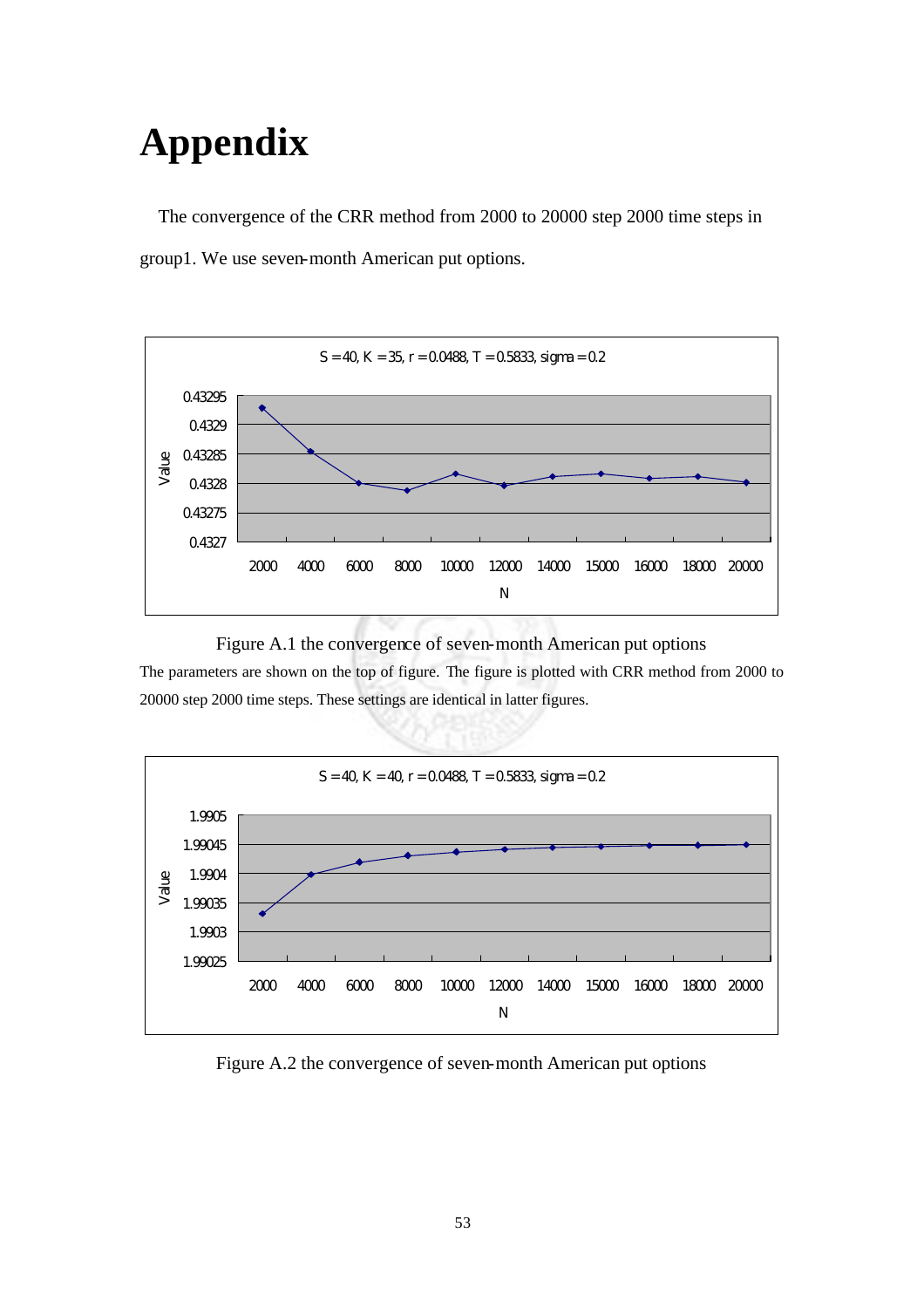

Figure A.3 the convergence of seven-month American put options



Figure A.4 the convergence of seven-month American put options



Figure A.5 the convergence of seven-month American put options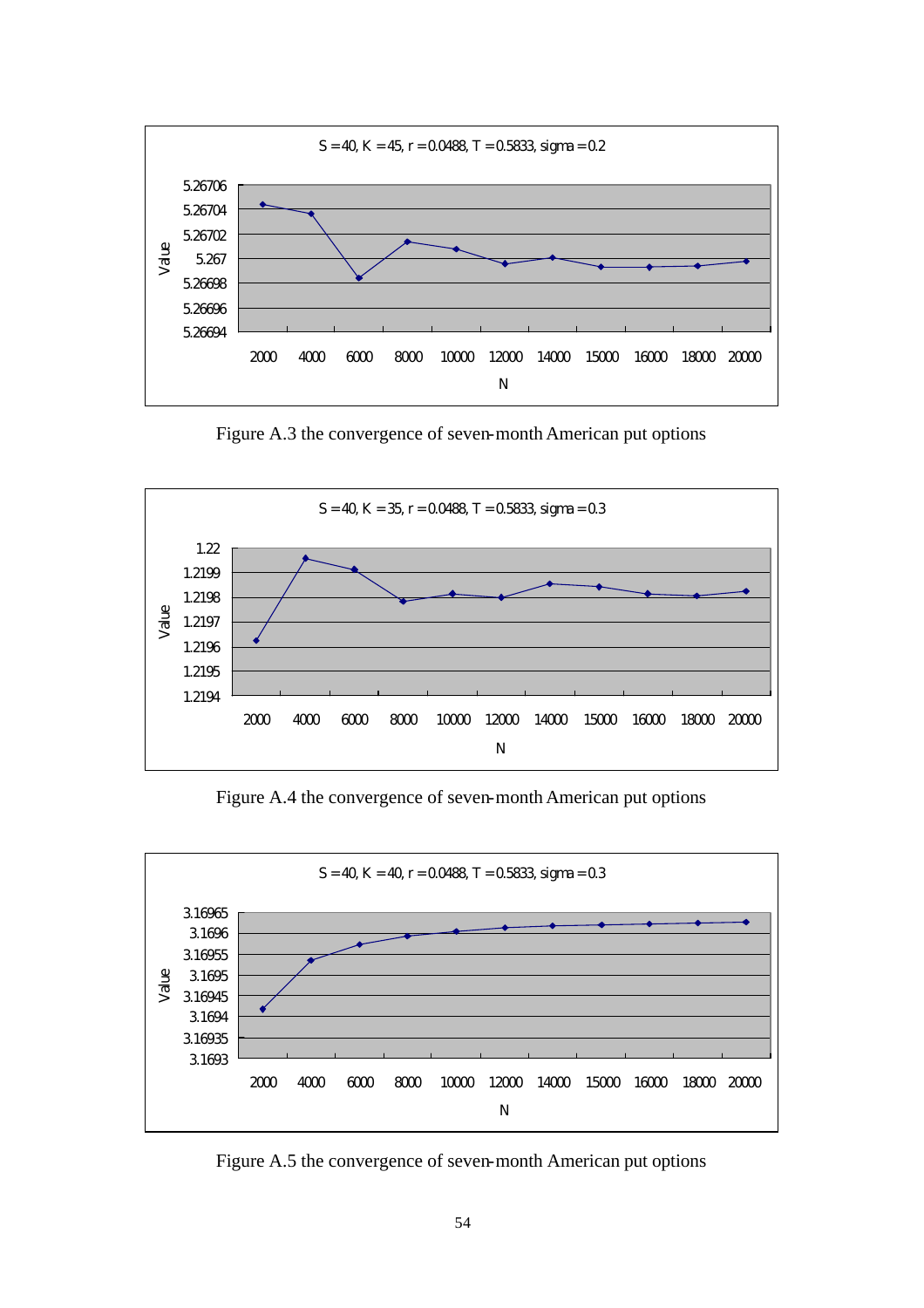

Figure A.6 the convergence of seven-month American put options



Figure A.7 the convergence of seven-month American put options



Figure A.8 the convergence of seven-month American put options